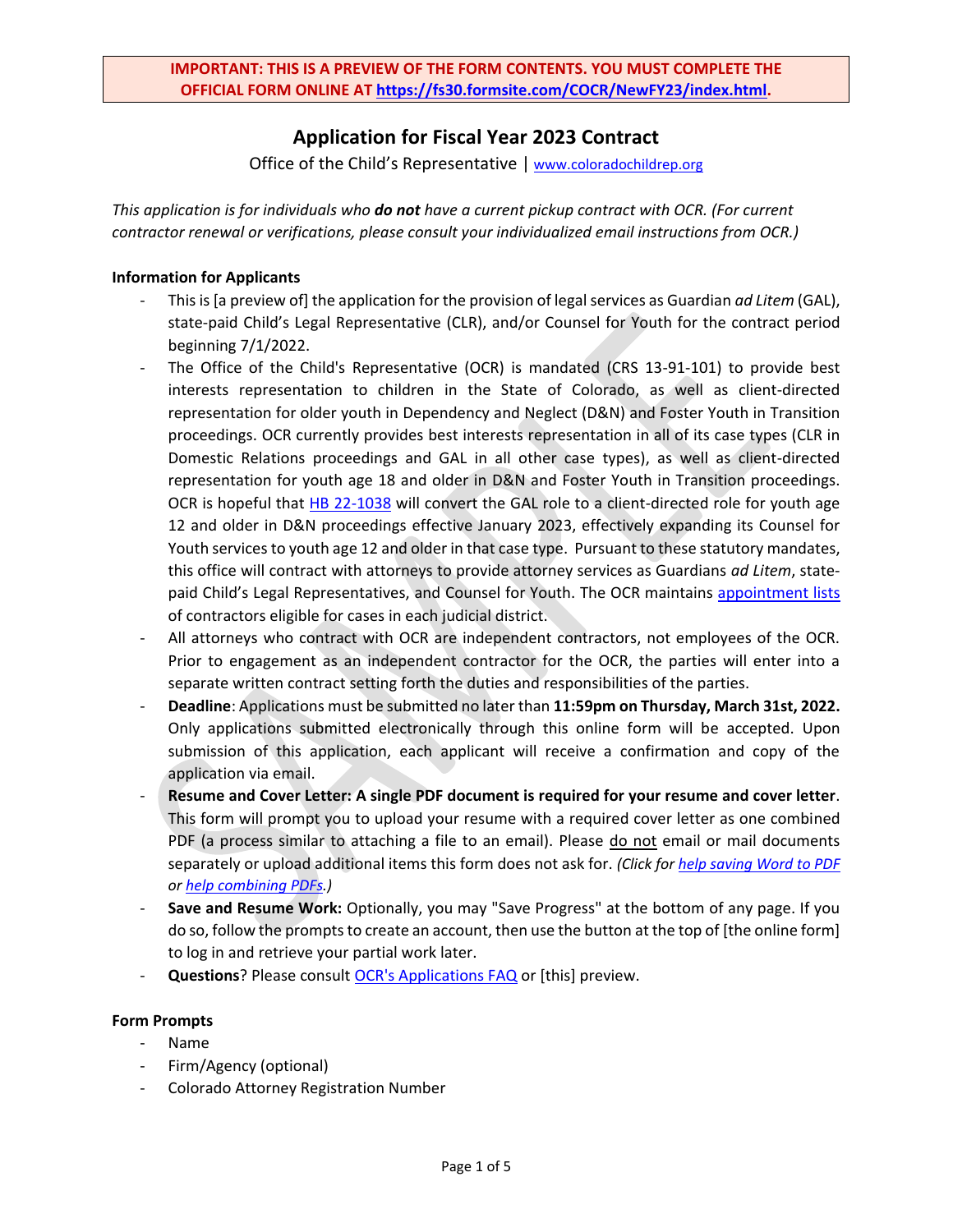# **IMPORTANT: THIS IS A PREVIEW OF THE FORM CONTENTS. YOU MUST COMPLETE THE OFFICIAL FORM ONLINE AT [https://fs30.formsite.com/COCR/NewFY23/index.html.](https://fs30.formsite.com/COCR/NewFY23/index.html)**

- o Exception to Attorney Registration Number: I am awaiting admission to the Colorado Bar and do not have a Colorado Attorney Reg. Number.
- **Business Address**
- Business Phone, Fax (optional), Mobile (optional)
	- o *Blank entries in Fax will appear as "None listed" on published appointment lists. Mobile Phone does not appear on published appointment lists.*
- Business Email
	- $\circ$  A valid email address is required. You will receive an automatic confirmation email with a summary of your application after you submit your form. Contracted attorneys' email addresses are also required for OCR's listserv in accordance with OCR policy.
- Contact Information to be Published: If you are awarded a contract, contact information you enter [on the application] will appear on OCR's [Appointment Eligibility List\(s\)](http://www.coloradochildrep.org/attorney-center/) published online and to the courts unless you notify OCR of a change. Enter your name as you want it to appear on published lists and, if you have multiple addresses [such as an office or PO Box], provide the one you want published**.**
	- o [Required Checkbox] The information above is complete and accurate for publication on OCR's Appointment Eligibility List(s). I will notify OCR promptly if this information changes.
- In which [Judicial District\(s\)](http://www.courts.state.co.us/Courts/Map.cfm) are you applying? (Select all that apply from  $1-22$ )
	- o You can provide brief comments here regarding your district selections above (optional). (255 characters max)
- For which [case type\(s\)](http://www.coloradochildrep.org/ocr-cases/) are you applying? (Select all that apply.)
	- o D&N Dependency and Neglect (19-3-203) (GAL and Counsel for Youth)
	- o FYTP Foster Youth Transition Program (19-7-308) (Counsel for Youth)
	- o JD Delinquency (19-1-111)
	- $\circ$  TR Truancy (19-1-111)
	- o DR / CLR Domestic Relations / Child's Legal Representative (14-10-116)
	- o PAT Paternity (19-4-110)
	- o MH Mental Health (27-10-103)
	- o PR Probate (15-10-403)
	- o AR Adoption and Relinquishment (19-5-103)
	- o Litigation Support List (Appeals)
	- $\circ$  You can provide brief comments here regarding your case type selections above (optional). (255 characters max)
- Please indicate any other state-paid contracts you have held in the past three years. (Select all that apply.)
	- o Respondent Parents' Counsel
	- o Alternate Defense Counsel
	- o Other (please specify)
- Have you previously had a contract with OCR? (Yes/No)
	- $\circ$  If yes, please briefly explain why you are not currently on the OCR contract list (e.g. stopped practice, terminated contract, moved out of the state). (255 characters max)
- **Upload resume and cover letter (both required)**
	- o Save your resume and cover letter as a **single document in PDF format 5MB or less**.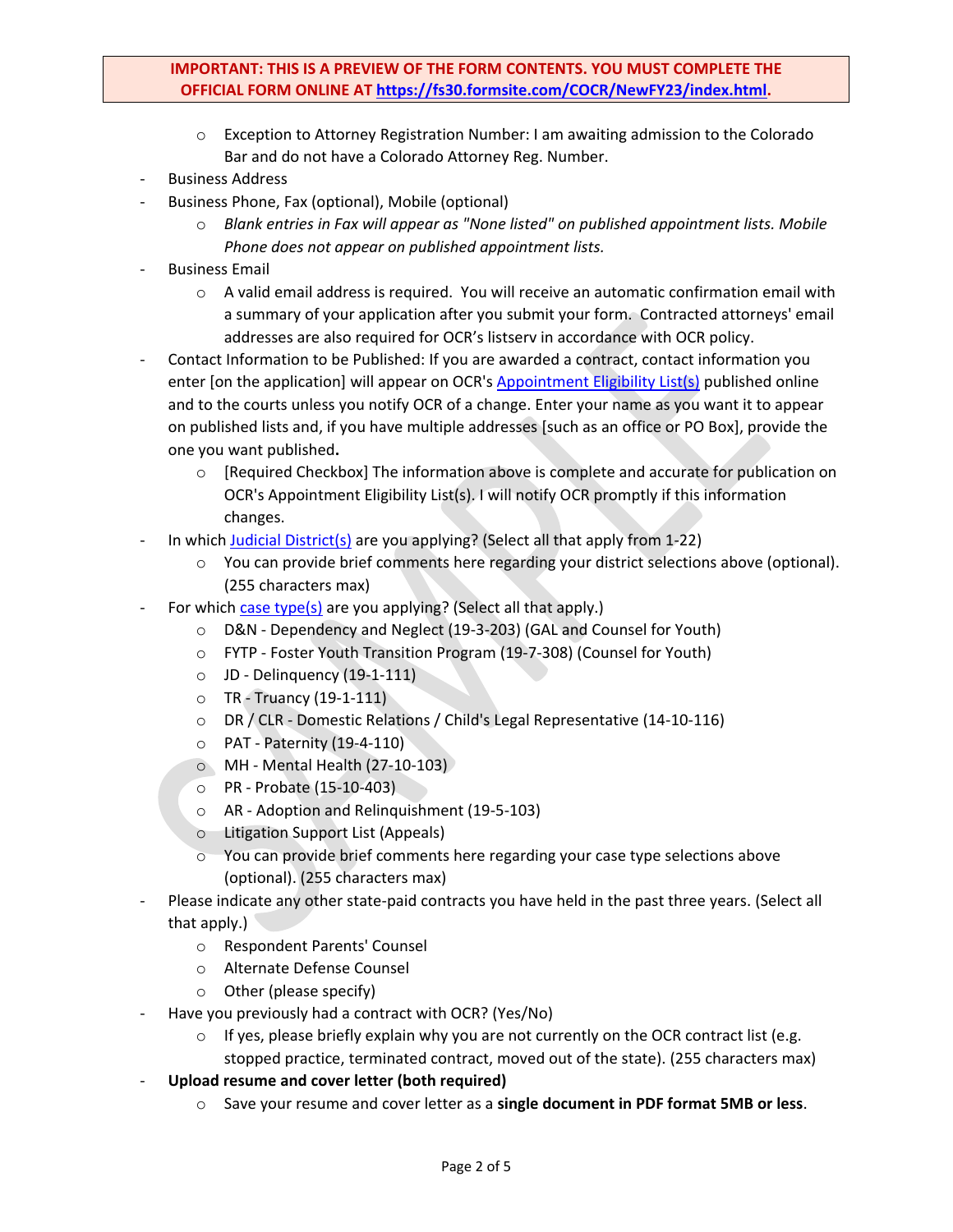- o **Please be sure your cover letter describes why you want to work with court-involved children and youth and any special skills or experience you have that would help you to be an effective advocate.**
- OCR strives to recruit, contract with, and retain a diverse pool of attorneys reflective and representative of the communities it serves. OCR strives to contract with and retain attorneys who can identify with the diversity of needs, backgrounds, and experiences of the children and families involved in OCR case types and who have understanding, consciousness, and competence of the cultural context, backgrounds, and systemic barriers that exist for communities impacted by child welfare, juvenile justice, truancy, and other OCR cases. OCR is committed to achieving a diverse work force and to providing an environment free from discrimination and harassment based on race, age, creed, color, religion, national origin or ancestry, sex, gender, disability, veteran status, genetic information, sexual orientation, gender identity or expression, or pregnancy. To advance these efforts, please respond to the following three questions.
	- o Do you identify as Hispanic, Latino, Latina, Latinx or Spanish origin or ethnicity?
		- Yes
		- No
		- I choose not to answer.
	- $\circ$  Select the race(s) with which you identify. (You can choose multiple answers.)
		- American Indian or Alaska Native
		- Asian
		- Black or African American
		- Native Hawaiian or Other Pacific Islander
		- White
		- Other
		- I choose not to answer.
	- $\circ$  As applicable, please provide a statement about how your unique identity, background, and/or professional or personal experiences will inform your legal representation of children, enhance your ability to work in the diverse communities served by OCR case types, and contribute to the diversity of GAL and CLR practice. (1,800 characters max)
- How many years have you been engaged in the practice of law?
	- o Awaiting Bar results
	- o Newly admitted
	- $0 1$  to 5 years
	- o 6 to 10 years
	- o 11 to 15 years
	- o 16 or more years
- How many years of experience do you have in Pediatric Law?
	- o None
	- $0.1$  to 5 years
	- $0<sub>6</sub>$  to 10 years
	- o 11 to 15 years
	- o 16 or more years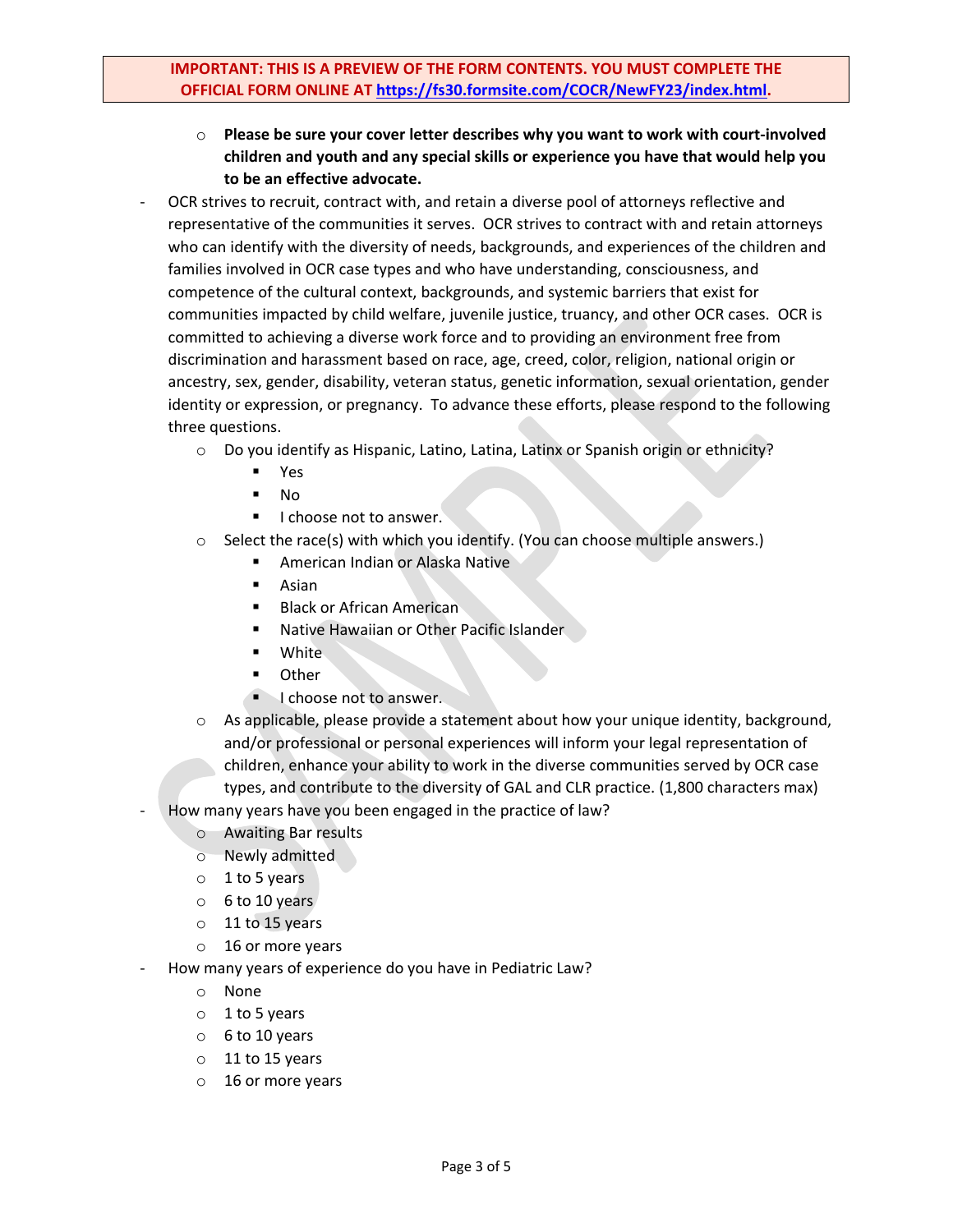# **IMPORTANT: THIS IS A PREVIEW OF THE FORM CONTENTS. YOU MUST COMPLETE THE OFFICIAL FORM ONLINE AT [https://fs30.formsite.com/COCR/NewFY23/index.html.](https://fs30.formsite.com/COCR/NewFY23/index.html)**

- Please briefly summarize any experience you have had working as a Guardian *ad Litem*, a Child's Legal Representative, or in a related area of Pediatric Law. (1,800 characters max)
- Please indicate whether you have had experience in any of the following: (Select all that apply.)
	- o Administrative Law Proceedings
	- o Appeals
	- o Jury Trials
	- o Mediation
	- o Motions Practice
	- Please describe your experience in the area(s) indicated above. (1,800 characters max)
- Please indicate whether you have had training or experience in any of the following areas: (Select all that apply.)
	- o Aging Out / Emancipation
	- o Child Development
	- o Developmental Disabilities
	- o Domestic Violence
	- o Educational Success
	- o Family Connections

o Juvenile Justice

o Interviewing Children and Youth

- o Mental Illness
- o Neglect
- o Physical Abuse
- o Sexual Abuse
- o Substance Abuse
- o Trauma-Informed Practice
- o Other (please specify below)
- o None of the above
- Please describe your training and experience in the area(s) indicated above. (1,800 characters max)
- Have you completed at least 10 hours of Continuing Legal Education (CLE) relevant to the representation of children? (Yes/No)
- Please list any [OCR-sponsored CLEs](http://www.coloradochildrep.org/training/materials/) you have attended or viewed. (Provide the name and date of the course and the number of CLE credits received.) (1,800 characters max)
- Please list any other CLEs you have attended that you believe are relevant. (Provide the name and date of the course and the number of CLE credits received.) (1,800 characters max)
- In which language(s) other than English are you proficient?
	- o If Spanish: Spanish proficiency is noted on the [OCR Appointment Eligibility Lists.](http://www.coloradochildrep.org/attorney-center/) Please select the option below that would best describe your Spanish proficiency.
		- **E** Limited Spanish
		- **EXECUTE:** Fluent in Spanish
- Have you ever been investigated, disciplined, suspended, or disbarred from the practice of law in Colorado or any other state? (Yes/No)
	- $\circ$  If Yes: Please describe the circumstances, including the discipline you received and the time period during which you received discipline. (1,800 characters max)
- Have you ever been admonished, censured, or placed in a diversion program by an attorney regulatory body or similar authority? (Yes/No)
	- $\circ$  If Yes: Please describe the circumstances, including the discipline you received and the time period during which you received discipline. (1,800 characters max)
- Have you ever been the subject of a founded complaint? (Yes/No)
	- $\circ$  If Yes: Please describe the circumstances, including the discipline you received and the time period during which you received discipline. (1,800 characters max)
- o Trial Advocacy Training
- o Trials to the Court
- o Other (please specify below)
- o None of the above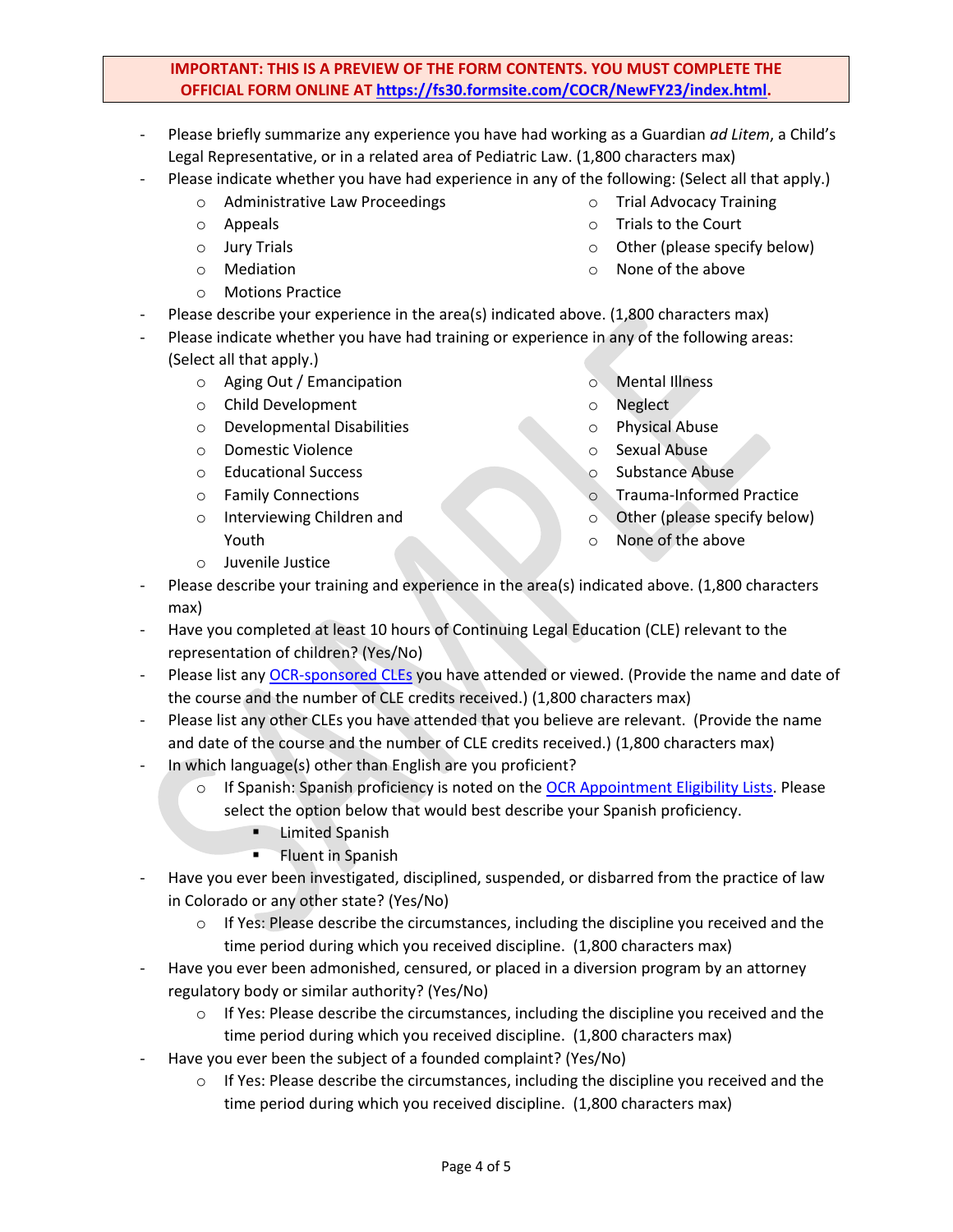# **IMPORTANT: THIS IS A PREVIEW OF THE FORM CONTENTS. YOU MUST COMPLETE THE OFFICIAL FORM ONLINE AT [https://fs30.formsite.com/COCR/NewFY23/index.html.](https://fs30.formsite.com/COCR/NewFY23/index.html)**

- **Please provide three professional references** with knowledge of your legal experience. (References may include families you've worked with as an attorney or in another professional capacity.) [Name, Title/Organization, Phone Number, and Email are required for each, comments are optional]
- I understand that by submitting this application I hereby make the following certification of competency under the Colorado Rules of Professional Conduct, [Rule 1.1:](http://www.cobar.org/For-Members/Opinions-Rules-Statutes/Rules-of-Professional-Conduct/Rule-11-Competence)
	- o I have reviewed Chief Justice Directive 04-06 and I am able to comply with the professional and ethical obligations established therein.
	- $\circ$  I have legal malpractice insurance, or I will obtain it if awarded a contract with the OCR.
	- o I will attend/view at least 10 hours of training sponsored or approved by OCR per year and prior to taking any appointments.
	- o I will input all case information and activity into OCR's online case management and billing system.
	- o I am competent to represent the interests of children in all case types for which I am applying.
- Signature: Type your name and date [on the online form] to certify that the information you provided here is true and accurate to the best of your knowledge. Typed signature shall suffice as if original.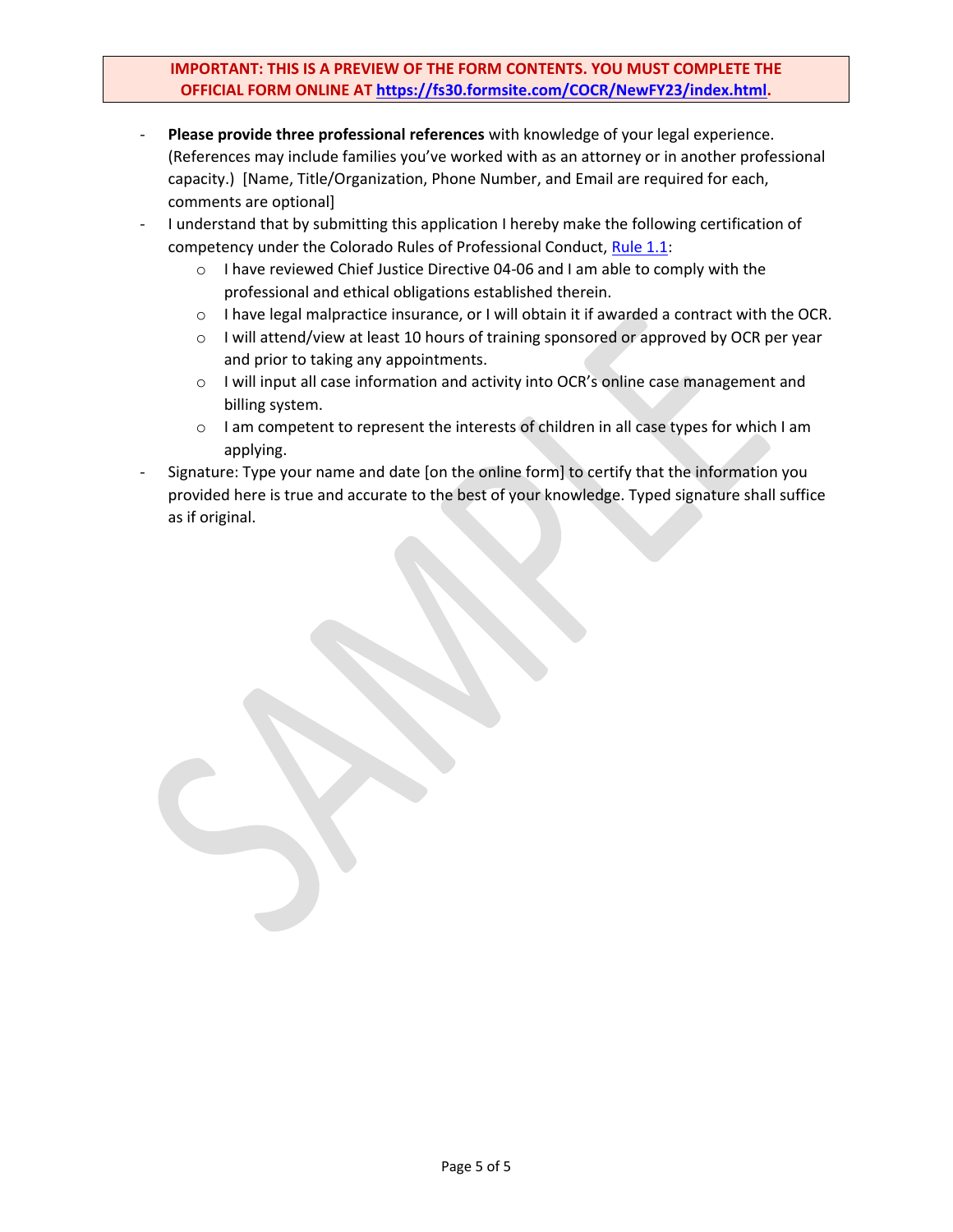# **OCR Applications / Verifications Frequently Asked Questions**

#### **RESOURCES FOR QUESTIONS**

- 1) Use the online form itself: In an effort to keep the process as easy as possible, the form is designed to usher you through all requirements and includes built-in explanations to read along the way for help.
- 2) View the information posted at [http://www.coloradochildrep.org/attorney-center/applications/.](http://www.coloradochildrep.org/attorney-center/applications/)
- 3) Technical problems are often resolved by 1) accessing OCR's form using a different web browser (like Chrome vs. Firefox; see [www.whatsmybrowser.org\)](http://www.whatsmybrowser.org/) and 2) making sure you allow "cookies" from OCR's form "fs30.formsite.com" (see [https://www.whatismybrowser.com/detect/are-cookies-enabled\)](https://www.whatismybrowser.com/detect/are-cookies-enabled).
- 4) Contac[t info@coloradochildrep.org](mailto:info@coloradochildrep.org) if your question isn't answered in this FAQ and we'll get back to you!

#### **CURRENT CONTRACTORS: GENERAL QUESTIONS**

- **Q: OCR did not email me individually with a form link on March 1.** A: *Do not ask for someone else's email link or look on OCR's website—you will get the wrong form.* Please write to [rebeccagarrison@coloradochildrep.org](mailto:rebeccagarrison@coloradochildrep.org) as soon as possible and OCR will help!
- **Q: OCR emailed me on March 1, but I can't find the online form.**

A: *Do not ask for someone else's email link or look on OCR's website—you will get the wrong form*—others have a link to their own form (*not yours*), and the form on our website is for applicants without a current contract. Access your form through a hyperlink in the body of the email you received directly from OCR: look for a bold URL under the heading "To Access the Required Form." Click on that URL to follow the hyperlink, or copy and paste the URL into your web browser. Or contact OCR if you need another copy of this email.

## - **Q: My password does not work.**

A: To start this year's form for the first time, please open the online form, then use the left side of the login screen to establish *any* password you choose—this form's credentials are not shared with any other OCR system or prior form. Or, if you have already started a form and need to retrieve your saved work: Click the form link in the body of the email you received from OCR to return to the form login page, enter your email and password under "Log In to Resume Work" on the right side of the screen, click "Submit," then open your saved form. If you forget your password, enter your email in "Forgot Password?"

## - **Q: OCR emailed me a form to complete on March 1. I expected a different form.**

A: All OCR contractors are required to complete one online form every March, even if their caseload is winding down. Most contractors are only asked to complete the more rigorous Renewal Application every three years when their contract is nearing its end date. However, in the off-years when you're not up for renewal, you must submit a short *annual* "Attorney Verifications Form" online. OCR manages each contractor's renewal schedule and emails you the form you're scheduled to complete each March. Contact OCR at any time to ask about your individual schedule, to get a copy of your contract to see its end date (the year you will be up for renewal), or to request sample forms.

## - **Q: Where do I tell OCR that I want to change what case types I take, where I take cases, etc.?**

A: The Change Request Form for OCR attorney contractors is separate from the application or verification forms and is available on OCR's website year-round at [http://www.coloradochildrep.org/attorney](http://www.coloradochildrep.org/attorney-center/change-request/)[center/change-request/.](http://www.coloradochildrep.org/attorney-center/change-request/) The best time of year to request a change for new pickup status or additional case types is during March, before the deadline for applications.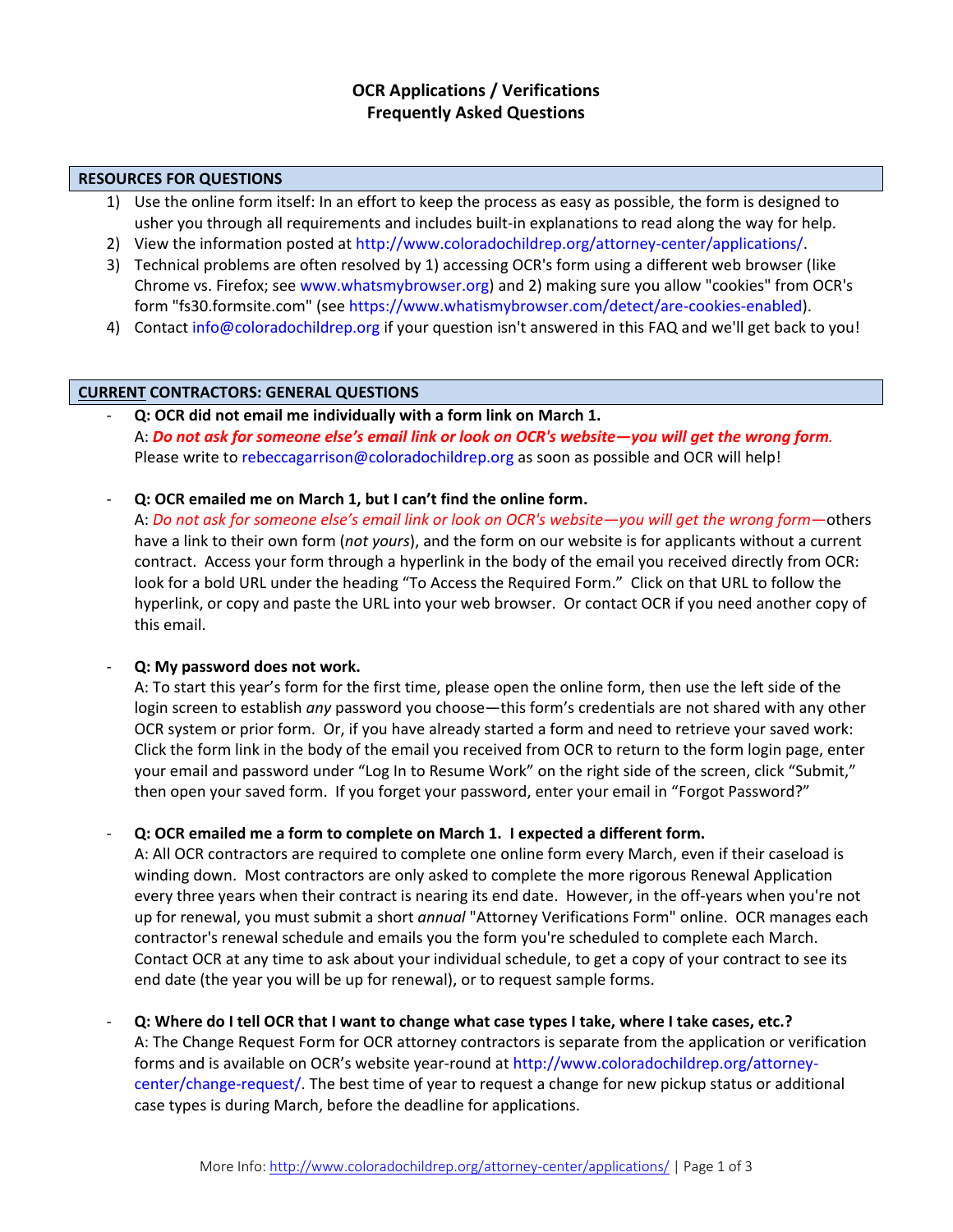# - **Q: Why did OCR change my contact information on an Appointment List?**

A: The contact information you enter on each year's online form will *automatically replace* what OCR has on file for publication online and to the courts on Appointment Eligibility List(s), regardless of what was previously on the list or whether you were up for renewal. For example, if you do not enter a Fax Number this year (optional), any list(s) on which you appear will show "Fax: None Listed" regardless of whether OCR had a fax number for you in the past. The online form will remind and warn you to double-check your contact info for this purpose. Notify OCR if there are future changes. [Click here](http://www.coloradochildrep.org/attorney-center/) to review the current lists.

# - **Q: I have no open cases. Why did OCR contact me?**

A: If you have no remaining open cases, please end all your appointments in CARES (see *[Closing](https://ocr.zendesk.com/hc/en-us/articles/360044229971-Closing-Appointments-and-Cases) [Appointments and Cases](https://ocr.zendesk.com/hc/en-us/articles/360044229971-Closing-Appointments-and-Cases)* in the CARES Help Center), then notify OCR that you have no remaining OCR appointments. OCR will deactivate you from all systems and stop sending forms such as this one.

#### **YEARLY ATTORNEY VERIFICATIONS** (Note: Verifications are also part of the Renewal form)

- **Q: I recently renewed and I did not expect to fill out another form until I renew again at a later date.**
- A: All OCR contractors are required to complete one online form every March. Most contractors are only asked to complete the more rigorous Renewal Application every three years when your contract is nearing its end date. However, in the off-years when you're not up for renewal, you must submit a short *annual* "Attorney Verifications Form" online. OCR manages each contractor's renewal schedule and emails you the form you're scheduled to complete each March. Contact OCR at any time to ask about your individual schedule, to get a copy of your contract to see its end date (the year you will be up for renewal), or to request sample forms.
- **Q: Do I need to complete this form even if all my cases are closing later?**
- A: *Yes—This form is required if you have any open OCR case(s) in March of this year, regardless of whether you expect them to close shortly thereafter.* This is because the Verifications form covers various *annual* CJD and contract requirements, and it has been a year since you were last asked for them. Please complete the short form in March, and remember to see *[Closing Appointments and Cases](https://ocr.zendesk.com/hc/en-us/articles/360044229971-Closing-Appointments-and-Cases)* in the CARES Help Center when the time comes to close your cases later on.

## - **Q: Can I preview the form's contents?**

- A: Yes—Please consult the "Attorney Verifications Form Preview" document attached to the email OCR sent on March 1. But be sure to use our online form—not the preview document—to submit your responses.
- **Q: Do I need to complete a "CJD Verification" form** (a checklist component of the online form)? A: No—This is no longer part of the required annual verifications form and you will not see the CJD checklist pages included as you complete the form this year. In response to attorney feedback, the OCR worked with the Chief Justice to clarify that this form is no longer required. This does not mean the CJD requirements ended, of course, but rather that OCR's verification of them is hopefully more user-friendly.

## - **Q: I didn't get prompted to upload my** *Child List* **and certify open cases.**

A: The report of your current children in CARES is only required of attorneys who are not eligible for new OCR case appointments but who have open OCR cases. If you indicate you are eligible for new OCR case appointments on the first page of the form, you are not required to submit this report and will not be prompted to do so. Please note, in the past, this requirement prompted you to create your own list of children; starting in 2021, contractors will see instructions to [download the report](https://ocr.zendesk.com/hc/en-us/articles/360044230751-Access-Reports) from CARES.